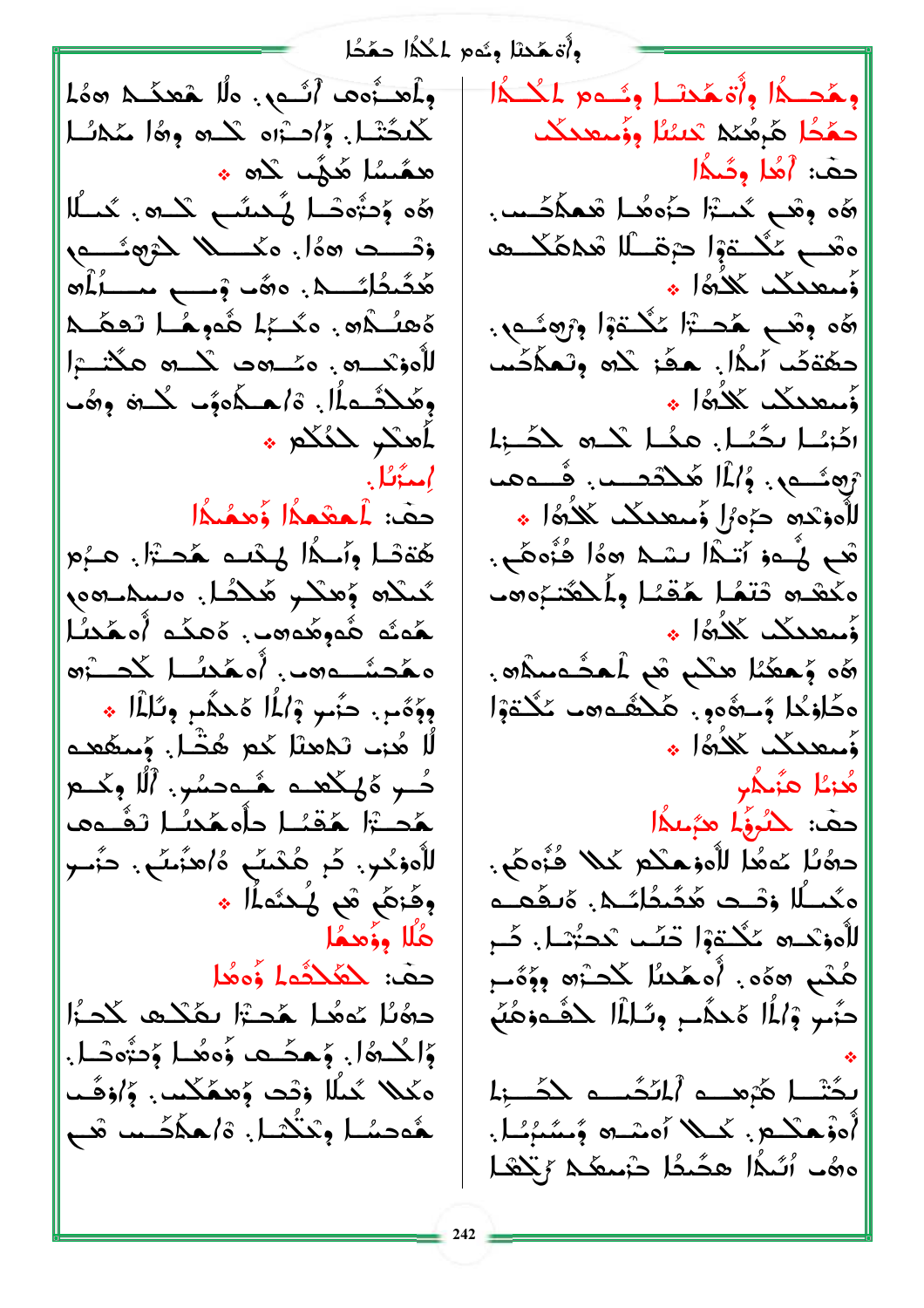وأَقصُدْلَا وشَعرِ لِمَكْلًا حَمْدًا

بْغُجِيشْنِدْتُو هُنْدَى كُمْتُ بَنْ وَّدْهُنْدَا حَقَّـةَوُهُمُوهُم. أَفْ كَكُنَّةٍ مَهْدَيًّا حفَّةڤا وأُه هُدّئُبٍ وُهُو، نُعفُ م هُوصِمُــا هُــوَوْٓا وُوْصَــا كَامِكْتُــرُوْوِي. وَ}لَّ هُءٍ هُذَا وِوَّهِ هَذَا هَ كَتَوْهِ هَذَا لَكُن أحدُه ممارك في الله عليه الله هدٌ،ُبُل و تَكِيُل حقّ: أَلْمَلْكُمْ; مَكْهُمُا أَه لُحْــرِ مَكْهُمُــا. لَا لَمُعْقَــا هْنُــغ وَلِمُحْمَلًا. وِهُنُو وُسْعِ لَمُخْلِ بِحُثْلِ أَحِبْنَ 500 مِنْ كَمِيلًا شَمْعٍ هَلِلَمْسِلُمْ . برەشتىنگە ئوھشى ئىكتىشەن. • وەۋىتقرىزىمىڭ ئىقىمقە للە لحَمْقَا مَعْحَصًى 500 . ضَرِ هُــَةَضَ أَسْمًا هِكُمْدُ دُلَّبْتِيهُمْ. وَهُنْب هؤه حاْهِمْتْنُــــوْهِ, أَهْمُدْـــا كْحَزْرُهِ وَوَّەْمِ \* أَهمُا لِكُهُنَّ وَمِن وَكُنْكُمْ! مِنَكُمْوَٓا تَقَّـــــوم الأُووْكَـــــــو. حالُوهُكِنُــــا هْكْبُكْلًا. حَكْمُعًا وِوْسْلَا وَّفْعَلُو \* هُوجِسًا لِحَقُّودُودِ أَو هُـزًا لِمَـجُـأ وْݣُلْا حِشَّەتُه. مْكُمْ مْشُوُّو قْبَى كَحَرُّه أَلْ. هُمكُّنْ كُمْ كُمْ وُّومُمْتَا \* هُوهُا هُرهُنا وتَكْثَلُ حقَّ: كُمْ هُنْمًا هُنْبَهُ هأا هؤا تَعمُّا وكَعْعْدا وأَهْدِ وَوُّتِ وَّ3% خَزْنُعُــاً. مـــأَ/300هـ- وُوَثَّـــت كْمِلًا هُبِهُما هِمُحْسُلٍ. ۞ه وُمِيرُب هِهُمْ أَهْلَا لَمَلا أَهْوَهُمْ أَوْهُمْ }.

لَمَتَدَٰدًا. لَمَ قَكُم تَدَّوَمِ تَعَيُّدَهِ  $\therefore$  on كُــرِ ٱهشُـــمسكُل تَـقُــمـلا قُنُّوهُــع. هَٰلِكُ لَم مَكْنُسُلٍ. وَحَدَّبَهُ لِلْكُعُلِ وِثَةَوُدًا. وَهُدْرًا هُدَسُومٍ دَاْوَهُدَيْلَ. ەھُب ۋاھُبز ۆِھُب ھَكْھُكُ). وِھُنْسُلُ هُنَّهِ اهُذِهِ لَاهِ حَأْهِ هُنْذَا لَمِكْمَا لَحْمِ هُ ڏُا إِسْتَمَالَ. حقَّ: هُنْمَا هُنَّى وِهَٰدےٱه نُدوُّل. هَمباُلُه هَكْدُهُ صَـٰدًا. ة محَمَّقَهُنَّــه» بَــُــهوُّا لَحَـــم وُّه مُـــاً. هُ/وْتُم وُهڤده . هنْݣُد كَلا كُمْ أَلْمُلْ. ەڭلا للەۋھكۈر. ەۆگىت ەقداۋكىب. لَّهُ أُوَهَّدْنَا لَكْتَرَهُ وَوَوَّمْنِ. حَنُسٍ هُوَ وْالْمَا كَعْعْدُه وِهُذِئا \* هُــَـنُ تَمُّــه لا كُــرٍ هُه مسأل هِهُ ا ەككۇەئەھ كىلئا. ەۆركە ۋىيغىپ كُمِلًا كَمِيلًا مِمَاًاهِ\$80 هَدَّا. كَم حَاتِبِـرةَو، هَـٰٓدَا مَى ٱتنْدَا. ۞ هُـدَـــى أهكنئا حزه فا هُزَ م هُمْهُمْ هُزِئْلُ ﴾ كُنُّه لَٰهُ وهُنِ كَبْحَقُوب حَفَّ: وَهُ| هُ|هكُــ وُثَّوَهُـا مَرَجَّـدًا وهُتُوُماً! . هُوْتُت كَمُلًا وتَعِدُّووْ كَعَنْعْدًا حعَكَمثُــولُمْل. تَصَّــب تَحَتَّبَــل مسأو هُددُدُه وهُـٰلادُا وُٰدًا. هُلِـٰدُله هُـٰٓدَا وتَعيَّمٍ لَاهِ حالَّهِ مِنْهُمْ وَ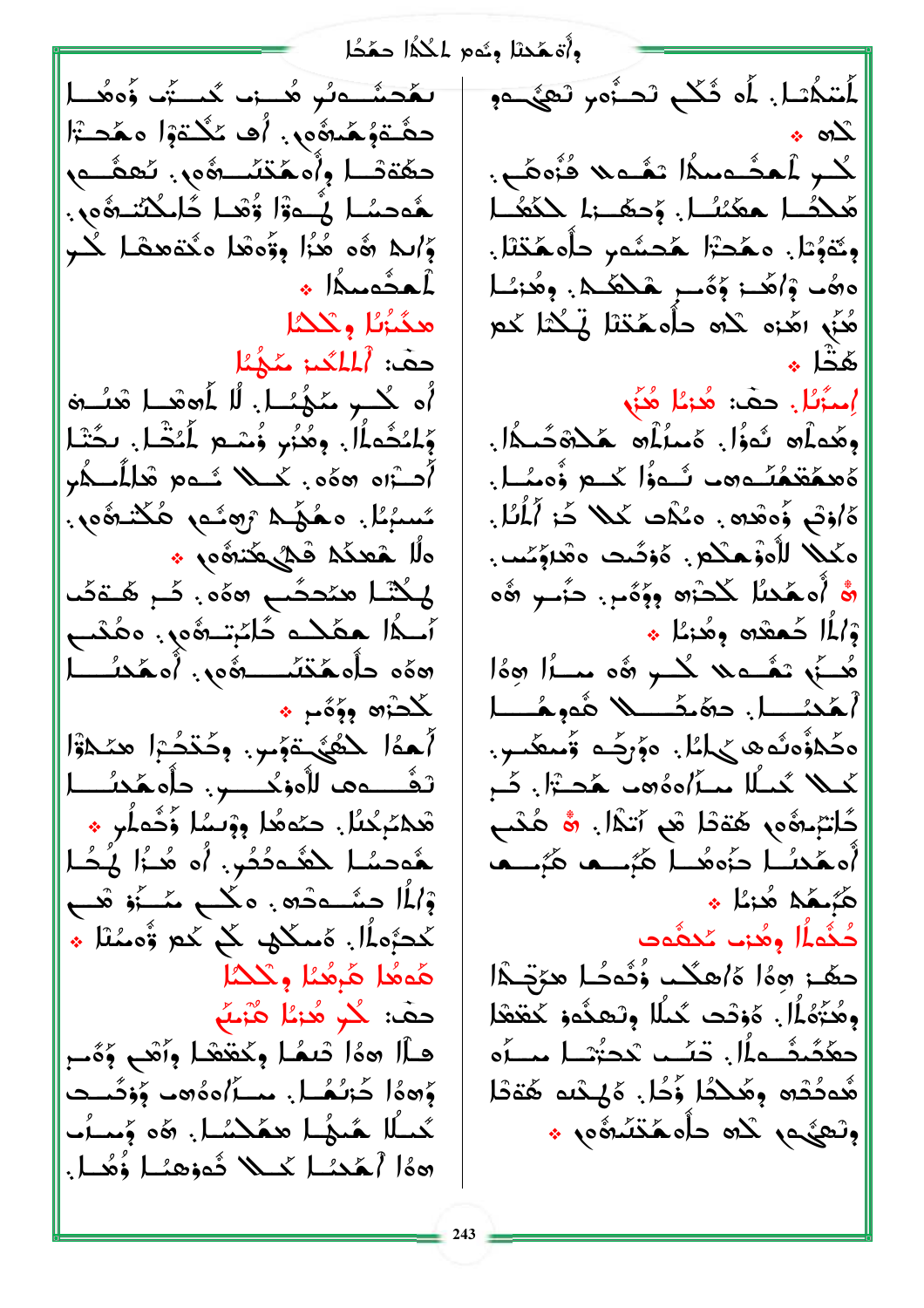وأقحَمنا وئوم الحُدًا حمَّجًا

أُوهَنَّا دَرُوهُا. أُوهَنَّا كَدْرُو وِوَّەُمِ بِ حَزْمِرٍ وَٱلْمَا كُعِنْدَهِ وِهُزْمًا ﴾ كَجِبُلًا حِلْمَهْتَسْلَ. اهْتَ هُوجِسًا لْكُمْ أَكْدُهُ لِ حَسَّمِ كَبِكْلَوْهِ كُمِ ؤَوَٰلَٰٓىٰ وَقَائِقُتَ خُرِيَّكُنَّدُهُ ۚ. هَجَّسَت كَاهِوَّى لِلصُّـودُتُهِ. وَحِكَمَـــ وِتَــالْمَا ەَبَرْهِرْهُدے . أُو هُدئے دَرُوهُــا أُهِ هَٰٓدَٰىٰلِ كُحِنْزَهِ ۚ وَوَّهُٮبِ ۖ دَّنَبٍ وَٱلْمَا كُمْعْدُهِ وِهُٰزْئِهِ \* حُذُه أل وهُن، أُهْنُبِهِ حَفَّرْكُحَـدُه مَعَّـدْمِ كَـٰزَهْـلَ. هُدَئَـه كَنَّنَا حَجَّدَ فَيُّدِيَّنَا. مَنْتُمُّا وَتَعَنَّنَا لِحَقِّي يُرْسَلَ. دَنُوسِ وِوَّد هُــدمشوه حثَكقْتُبْ \* ثَكْـهِ حَبْـجُل مْي هُحُـل هُءحسُـل لْمَاهَـــزم حلْهِ هَنْتَسَــــــــرِ فِي مَا الْمَالِمُ وتصنُّوها وُلِحْقَاهِ . هُوصِمُا كَلَمَ \* gûdîdo وَإِجْرًا تَنسُلُ وَوَسِعْدِكُمْ حقَّ: حَدُّه حَدًّا تَحْبَطُ وَّهِمُّزَا . الْمُكرَّمِينَ الْسِيتِينَ كَلْكَمْ كَسَمَّةٍ ههُمدُّنبٍ. هگمىلُّا وُالمُصُـا يُحصَـه. كَمْلًا وُرَجَّا هُوهُ! هُنَّى. لَمْ شُكِّى نَمْوْا كَرِ بِشِكْ هِوَّا قُزُّوهُمْ. وُوَصَّتْ هُوَا كَحِبًّا هُبِهُـا وُٱلْمُـا. كَكْتَوْا فِرَْهِـهِ ئِسْكُمُوهُ ، وَأَحْكَنُوا هُتِيْ وَهُوَ مِنْ مَنْ وَهُو

يعُمِــهِ لأُوزِيْنِــرَو هُجَـــرَّا وَيُكْتَوْلَ. ەڭگىنَى ھَةكَد مُقَصَّداً. دەڭنى لَاهِ هَٰبُـم هَٰبُـم هَٰبُـم کَٰ; هَٰلأَمَـٰ كَبُطًا مِعلًا مُؤْهَدُومًا رَبِّ فُءٍ رَّسَوْاً. لْأَكْتُوا وِهُثْنِي نُعْقَبُهِ شَؤْسِلًا حنَّنُهُ ، كَمَـٰ الْمَرِ الْمَدْ . لَـٰهُنتُم مىڭدە ھُزْخَجىھُل. ەمىڭدە قتقىل ثَمَرُّنْـــا هُدَـــٰٓ;ا مَهُدسُبِ كَــــهن هُ مِعْنَكَ كَاهِ مِكْمَ شَدْرَه كَاهِدًا. وِهُدْمَ هَ لِأَسْمِدِ وَهِ هَٰ الْمَهْلِ. هُيَبُرُ الْهَلْ لَّاكْلاَهُ مِلَٰہٖ وَٖالَمام كِفُوهُمِّ ۞ كُنُّه لَمَّا وِهُنِي مُحَقَّدِت هَــم هَٰـزَكَـدَـدًا هُــ وَجَرُّهِ صَــا حَكَــلًا هُنهُاً. أَسْلُمْ شُءَتُو هَڢٌ هُءَقَاً لَّكُمْ وِلْكَلَالًا هُوَجُو. هُمْ كَيْحِيَّدْنَا هُفْ ودتُوصْا وِلًا هُدَخَّنِيَا. حُمـُلًا هُنهُـل أَسْسُو حُلَّلُوْ) هَ هُدْهَ عُدْ \* هْمِ كَهِيمُوبُل وِهُب هُرْكُحِيدًا وَٱوْحُــٰلَا قْتَبُ. كَثَنَّعُا ائْدَوْاً وَٰلِخُبِ هَٰذَٰذَا حَفَّــةهَــه رُهِئَـــم . هُ احْمَدْتُحـــدُمِ فَي هُوَ ٱسمُرٍ كَمَعَكِنْدَا. ەَسكْسَلَى هُحِعْلِ كَمِلًا وِلْمَحْسُ شَيْءَ أَوْكُنَا ﴾ هُوهُا بَانْو وَلَكُلَّا حفَ: هُومُا حَبْحُوْا سُوْءٍ وَتَعِيْدِهِ كَلِهِ كَكْتَكَتُدَامَلَا أَكْلَاهُ الْإِحْتُدَامُ مُعَلًّا وَتَتَّتَّكُمُ الْمُتَعَمَّلُ بِفَعِمِ لِأُونِيجِ ، وَحِعْوَفَ لَمُوجِبُ لِ كەدكە . لكَز أَكْدُا والْعُا ھۇل.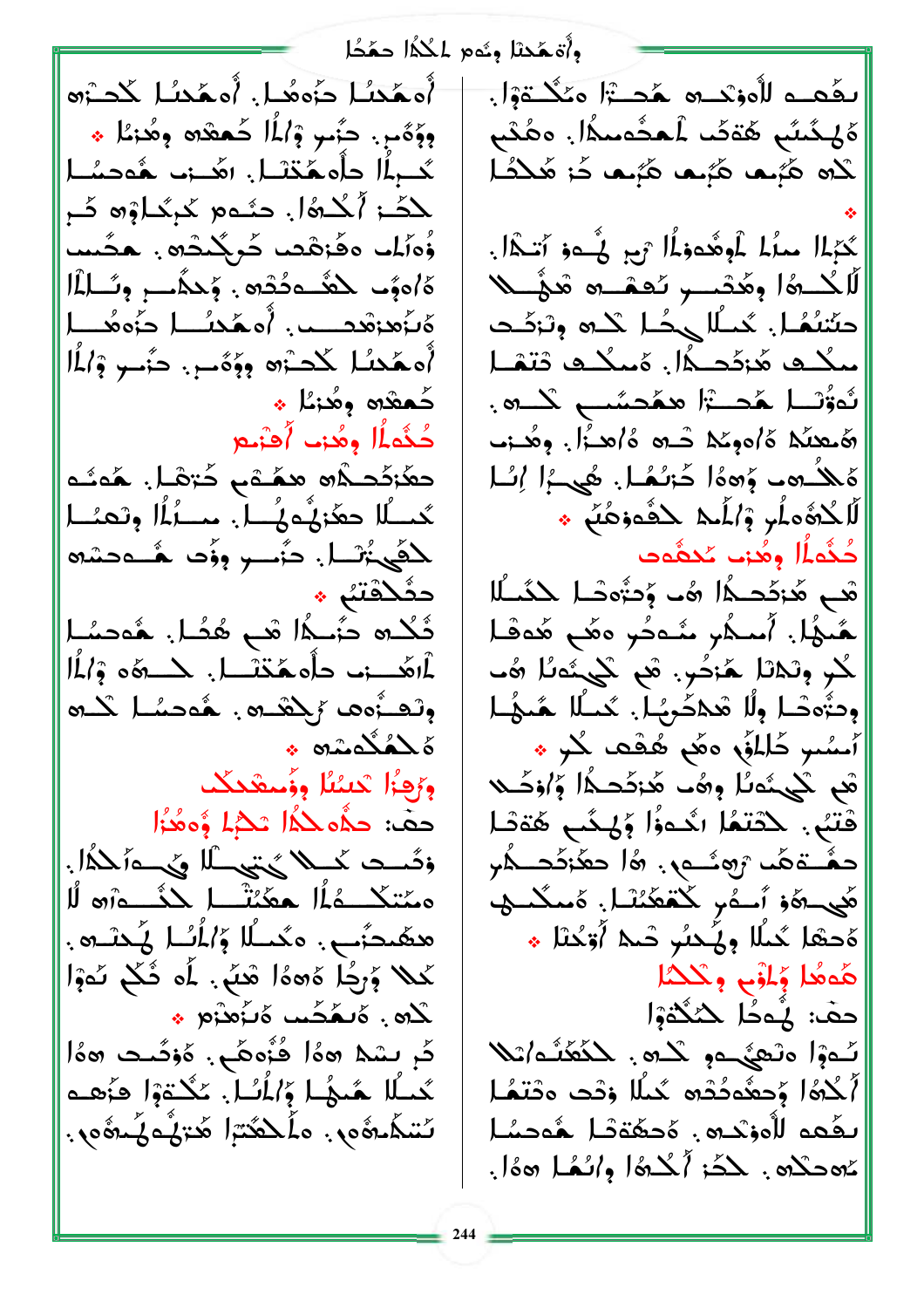وأَقمَحِتْلِ وشَومِ لِمَكْدًا حَمَّجًا ەتتغا وەْئىم ەُاھنُب. أەھكىل لَمَا أَمَنَّــب لَاهُــ; هُوجسُــل. حوهُنُــل عْمَعُلْ هَٰٓبُـِمَلْ. وِحْـه ٱلْمَٰحَـٰدِ مَفَـٰٓزَهـ **َكْحَزْ3 وَوَوَّمْ \*** لمَؤْرِهِهُا أُوفِسُهِ فُزُوهُمْ. وِلَنُّـهِلا كُلِّ . هُي هُكْشُماْ! وُهكُمْتْرا . دُةقال آەڭگىلىقىشىسمە ۆۋىزۇ ئىسىمە للْوْمِكُمْ. حَمْمُهُا وِأُوهَقْنَا فَيُحْمَ لمُكْعَنُلْهُم \* دَه جَهْرَهُمْ وَالْمُؤَكَّدِ . هَ تَعْتَكُمْ لَا مَسْرُه مُعلَّا هُجُماً يُحْدُه هِءَا. حَسَيْحَمِ لُــه%أ. مَكْـتَةٍا وِهُنْبِ %هُنُبِ. وَّدًا مَكْبِحَرًا. وِحَسْنُو حَدَّبًا ٱلْمَحَا أُهِ هَٰذَا لَكَتَّارٌ وَوَّةٌ مِ وَلَمَوْهِمْ وَلَا مَعْشَدِهُ وَلَى اللَّهُ مِنْ الْمَعْلَمِ لَهُ مِنْ الْمَعْلَمِ كَ هَـ عَدَمُهُ مِ كَلَّتَنِــهُ مِ لَكْتَــا حاًه هَنّتُم دةٌ مي اللّه عنه الله حده **ـَمُحَشَه ؤَمَّرْشُه مِن لَمْكُلْعَدُلْمَثْمِ \*** حِسَّمَاً وَحَمَّا مَع مَتَّا وَصَحَفِّ الْمَتَّعِ لْكُلُّهِ هَٰكُلُّاتُمْاً. كُوهُمْ أُهُدِ وَّفُوْلُهُ. يسلمنهون والمؤسيا وتكنه تعريب ەكمىلا كمەن كۆچشەم ئېگىمدەك. 1000 . • مسر هُكَسى 30% هُ/هُنَسى. دُةتْ أَنْهَيْ أَحْسَبْ وَقَدْهُـــه هُڪُسه ھ همَّسُــا وْاٰمُا ۚ كَشُــهوْهُمِّ . ه/ُهوْسُــا لمُكْعِنُلْهُم \* هُدْمٍ «هُه هَجْزًا وُاهِنَّى. أُه هَدْمًا وِهُدَدُدًا هَوْلُكُمْ هَدُلاً. إَحْدًا لَحْ لَكْحَنَّوْهِ وَوَّةَ حَبٍّ. أَوْ هَٰذَا لَّا حَزْوَهُمْ ا هِ تُدْهِدُا . ۖ لِكَفَلْهُ الْمِمَتْنَا وَٱلْمَحَمَّـٰ : . حاُّەھّدىُّا. ەڭم ھُبْتقا تىمدا جَْسِر دُةتَا آهَيْا هُجِسَّے وَٰهُوَهُــوهـ اھُ۔ قْعَلِمُلُمْکُمْ \* أَحِدُا كَبِيَ مَكْنُتَنِي حِعْلِلًا جُرِ. لمُلْكَعِنُلِينَ \* بعُمـــه «هُو الْأُوزْجَـــْ« جلْوهْجِيُــلْ. وِلُوْلَى مُكَّدُّا وِمْعِ أَكَـا. وَمَكْتَ هُدَّ;َا ثُكْرُهِ) وأُهْوُهِكُمْ. هُمْكُمْ هُدَدًا وُاتكْتَا. حاْهِ هُنَّتَا هُكْتُبْكُنَا ثَكْتُهُو هُبِ مُبْرِ فُـوم. أُوهَٰدْلُمْ تَفِيِّيهِ دُبِّ ةَتَقَبَّدُهُ بِنَ لَمَنْهُمْ أَشْمَرَ كْحْرْرُه وِوَوَّىر. دُرْقالْ أَرْكَاطْ هَجِسَه ەۋەمئىر ھۇمگا ھ  $\frac{1}{2}$   $\frac{1}{2}$   $\frac{1}{2}$   $\frac{1}{2}$ ۆھزەئدەمە للىلاھللېپ پ حكمًا شمكَتب حقَّ: 6ه وهُم هُم شَيْمًا كَمْ تَدُكْنَا مِلْتَدُمْدَا. مَعْجَسَّبٌ خَـْرِ حقَّ: لَكْمَا لْكُلُّفُ أَهْنَىبُ فَ هَجْعُلُ كَجْرَهِ وَوَقَعَ حَنُبِ وَٱلْمَا هَٰحِكُبِ وِتَلِلْمَا. حُقَانَا آهَمُا هُوهُ مِ ٥٥ وُبِّعُدِينُ وَبِّيهِ وَ هُحشُه ؤَهْزَهُه ما المُكْلِّلِكُمْلِكُمْ \* وداوهقتئسة ومحقق فسل وأسلما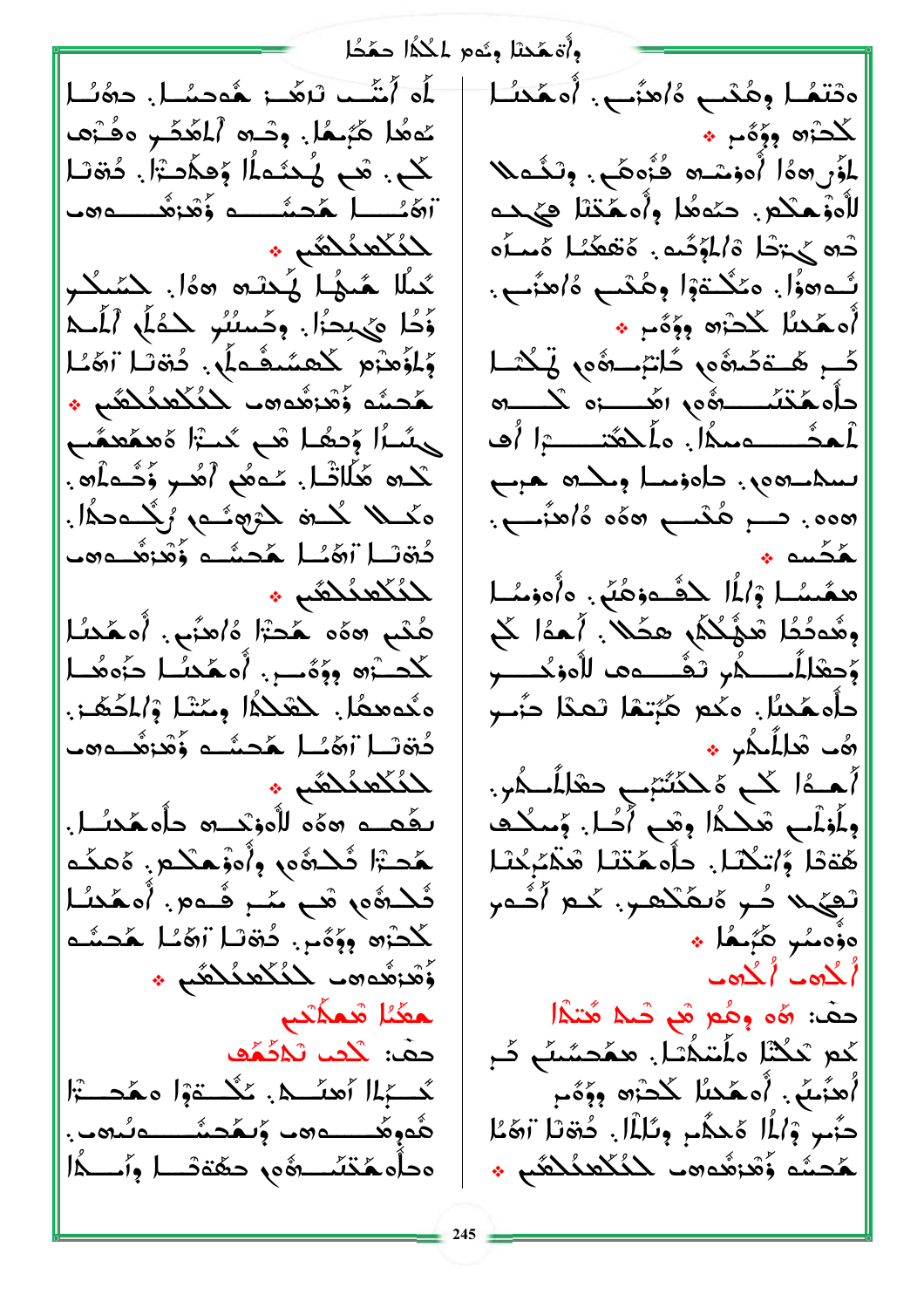وأقمّحتا ونُوم لمككُا حمّحُل

وأُهْوَ هَكُمْ . كَفَقْدًا هِيُوهُمْ كُلُهُ . ەؤھەشەھەب سىككىمىككىكىم ئە لَّكُمُّه وُوْتَـد هَا كَـلاً كَـمُّلَا كَــز أَلْمُلْ. ةَاهكُمْ حَرْجِهْا وَهُزُّوهْا. هُ/ف هُزَكَتِكُمُّا وُ}َ هُ:ُ}َتَسَلاً. }ُنِسِي وَادَٰنِیْلِ هِرُمِ ٱلْمُنَّفِ. كَفَفْعًا هُجُسو ؤُهْزَهُوهِ لِلْمُكْعِلُلُهُمْ \* كِمَاهِ وَٱلْمَالِ مَعْكُمِ إِوَّا وَصَّلَالُهِ). وَتَحَتَّلُ وَجِكْمُ وَمَعَ هَٰكُكُمْ وَالْمَلَ وَسَمْدِ أَرْبَحْقَدِ مِنْ وَهُ أَحَكْسَبَ ة/اسْكُلا ةَحصَّرِ وُسُسُلَ كَقْعْلَ أَلم وَحَنُمْهُمْ مُكْحِظ حَتَمِعْيبٍ. كَمِلا كُمِلًا حُــز أَلْمُــل مِحْجِبًا حَقْمًا. حاْهِ هَٰدَىٰا ۖ لَٰٓىٰ هُنۡب ۞۞ه. مَحَّرَضًا يْهِمْ أَمَكْمِ مَكْنُكُمْ هُوَيْمًا أَكْدَهُ الْمُجْدَدِينَ مَنْ هُلَّا وَرَجْزًا حــف: حكْرُتــه ورُهــرُّا شْمَاهُىشَــم حتفعا وَثَّىــد «ەُ/ كَـــلا كَـــلا. ەكـــللا لأُوْمِكْكُمْ وِي دَيْكُمْكُمْ أَوْمُحْكَمَةً وِلۡكَعۡدَانِ هَٰٓءَ ثَدَ هُٰٓائُنَّدَہُوںٖ ۚ وَۡمِّدَآہٖ هُدەخْدُه وهُكْشُلْ شُعْ ووُهُ بِنَ هُوَهُ دَّىبِ ۞ُه وْالمُلْمِدُ شَوْيُلا قُدْوَهُمْ هْمِ فُوهُا وِهُدْرَا. وُوِسْقَب مُكْدًا. لْمَحْمِيجُا كَدُا دِلْمَحْتَا لِمَتَيْدِ. ەھَتْلَا تْسَّ رَەِئُو مِتْبَبِ كَمْزُوُّلْ. هَّنُو مَ وُلِمَّے شَهْا شَيفُعِيڤُو

ەُوْدِهَا كَكْتُمْمْ هُمْوِهُدەم. مَكْلًا كَمِلًا أَاوَّسُمِ مِلْكَفَتْءِ لِتَتَمَكُّ مِنَّى كُزْهُم 300 هُدْ وِهُدەت \* كَهِ كَمِيلًا هُمْ يَا الْأَهْوَ هَكُمْ كَمْ مَرْ لَمْلَاثَنَــٰہُ٥٥۔ ەُوْتَـــى كَـــلاً. ەُ/ھَــزە هُتْــا. كَوْكُسْـا هُشُــه دُاقْــا وفَوضَـو الأوزنــــــره . معنَّ من السَّفْر عليه لمِنْسَــم هُةدْسَــل: هُمكَــم فُـكْــرُهُ مِ ةَاهَدَهِ . أُهِ هَٰدَنُـا جَهُومُـا . أُه هَٰدَنُـا  $\lambda \rightarrow 0$ هَذَا هَءُا نَصُّاً. وُهن کُبْتَ هُمَيْت جَزِءَ رُهِيمٌ وَ} أَمْ هُكْتَحِبٍ. هُه وِهْمِ هُمنُــب. أَلَمَّا 16% وِتَـعَـــْزَا حَيْـــــةَحَب هُـــوهـا هُـــوما الْأُوزْنَـــرو . هُمكُــو هُموهُموه ، وْأَهْنِ ، أو هَدْلُ كَحْزُو وِوَّەُمِ فِيْ وَالْمَالْمَحْقُوْدِهُمْ \* ىخْتْـا فُكْـ ۞َى، يُٰٓ;فَبِ لَمْقَنْحَتْ مَنْ ئَكُنُوسُــة لِكَـــنِا تَدَيَّتَــا. وهُب ٱئىگا. ھَحُمْطُ حَنْصِعًا مِ بَلَهْمَا وِلْعِنُومِ أَنُوبِ وَلَا هَعِكُمْ كُلِّصًا. ەللى كەڭگى ۋائزۇلل. ۋەڭلى ۋەشقىز  $\therefore$  on  $\triangle$ ألحدُه الْمُدَارِ الْمَرْأَ حقَد: لِمَوْهِ وَسِلُمِهِ أَهْلِمُا لِمَسْعَمَ وَهُمَنَى لَامِضُوْرَهِ أَنْمَسُو أَ تَكْصُو وَ وَقُدْهَ وَقَدْهُمْ وِهَٰكُلاَثْلُ فِي كَلَّاءِ تُسطَمهم متَعبُّوها كَلِيضُلَّكُمْهِ. كمسألا وثسيحه هؤا حف تفهنه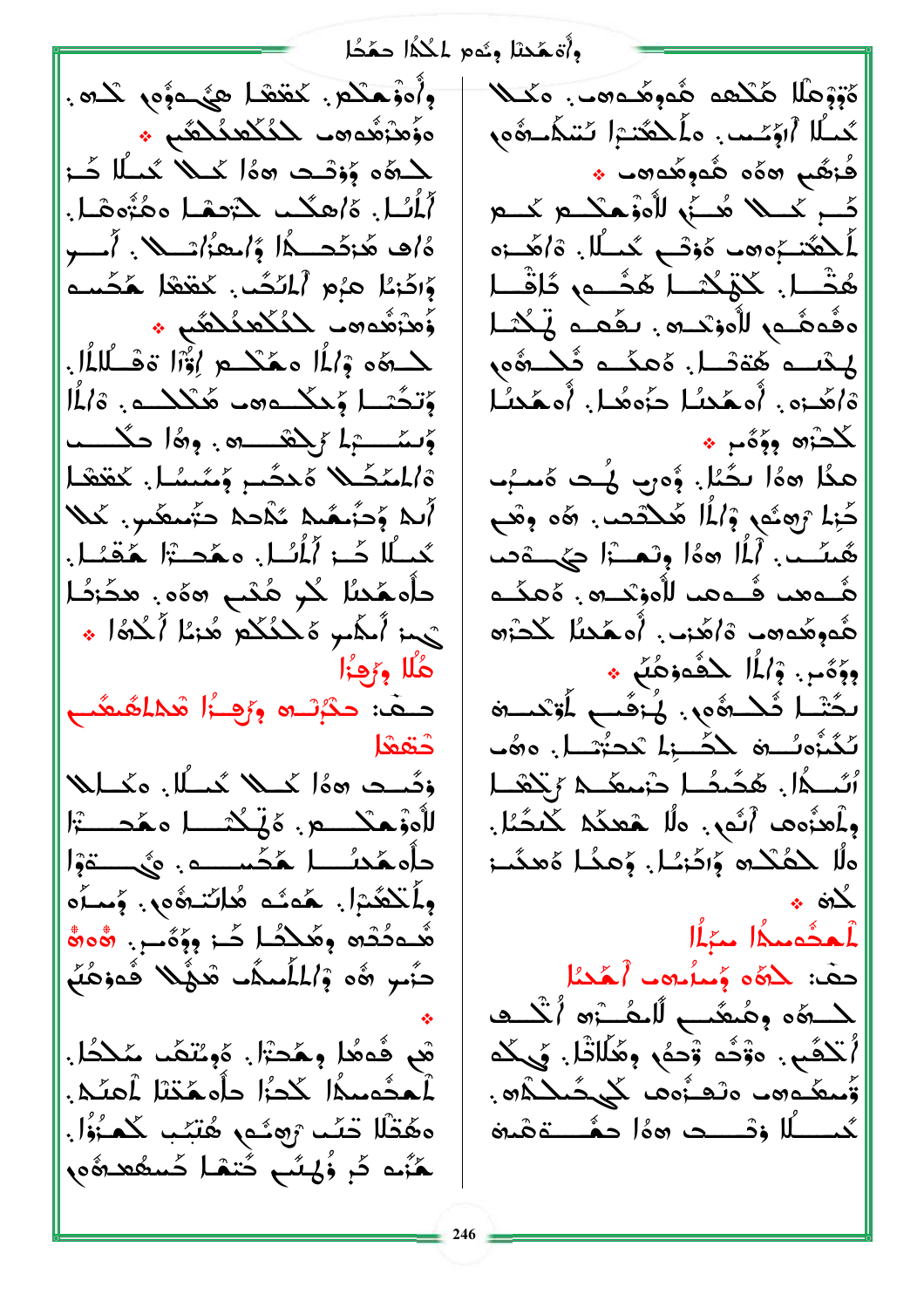وأَقمَحِتْلِ وشَومِ لِمَكْدًا حَمَّجًا

وُافْ تَعَكّْنَدْهُ مِنْ حَيْلِهَا سُلْمُ مِنْ الْمُؤْمِنِ كُرْوِسُا وِرُوْ حُبِّتْنَا وَهُدْرًا أَرْبِيلا . وُبِمَحَدٌ وَ عَدَّد هُومِسُمَا فَاسُمْ دأەھكنىۋە ، وَالْمَكْلَمُنَّى حقَّ: فَكَسَبَ وَّهُ الْمَرْكَةُ وَقَرَّفُتُهَا ـأَآهوُّا وَّكُـا مُنْتَنَّحـَـب. وَّامَكُم شَكْـكَا ا أَحْدُهُ الْمَلْمُسْلَمُ هَ حَدْسَفٌ فَهِيءُ لِ هَ حَمَّدَ حَمَّدَه ﴾ [الْمُحَدَّم: ٩] مَ عَلَمَ مَ مُ أَمُّ مِ كَعْزُلُا. وُبِّعُلا خُدْجُز فُوعرُبُل \* كَرِ يُسْمْ هِهُا هُزُوهُو. هُو يُعْوَ أَتَيْݣَا لِلْمَوْحِكْمِ وَوَقَعَمَ مِمَا يُحَمَّلُا هَمَدُل: ٥٠٤ ولَم لِمَعْتَبُوهِ حَقَّدَهِ. ەڭگىقۋا داھكتىسىدۇەب. كەڭسىد هُەوٖهُدەمە /ُڡ ھُڵۿُدەەم \* كُنُّه لَمَٰ إِسَّوْ مُحَدَّدة مِنْ الْمَدَّوِي هُه أَوُعِمًا هُه فُزُهِهًا هِهُه هَٰحُمَٰطًا. ەُوْئَىـت كَـىـُلَا خَـز ٱلْمُـُـل ٱمــر وْاھــزْلم تُكْتَبَ. لَا لمُشْتَوَّى شَنْتَه وَهُتَنْسِر ەُوْتُىپ خْسالا ھُىمْلا. ھَدْسُلا ھَاسَل تَمْلَـمْـنِي مْتَتْتَ هَلَا تَمْهَّكُـلا \* هُوصةُ الْجِنْمُ الْحَكَّرِ أَمَّا الْمُوصَّفَةِ مِنْ النَّصَفَةِ لِحَقَّةٍ هَذِي وَشَيْئٍ الْكَتَزَاعِ الْقَدَّدُ دئــــمماً ولًا هَدْــــــهُ». لَموْم لأهنها فيحب لمحفي فلنستك ثَكْتُهِ. وَهَٰا يُعنُبُ كَتْتُهُ هُنَّكْتُ هُوحِسُلَ حِلَّهِ هُنْتَسُوُّهِ \* وقثيره وتماهل 

رُّهُ مَنْ أَوْسِي وَحِمْدُ وَدَّدُ مَنْ ذَهَبَ حرُبُدْحدًا \* إمىَّ ثَل َحِفَ: إِنَّهَ صَّحِبِ كَرِمًّا هُه وُهِعَنْـا. هُ/وْحُـا هِنْمَـــو هُـــو لْمَحَّـــــــممْ(ه . مَعْزَكَـحــــدًّا وِنَــــمؤُا ەۋەمما ھۇمما تكە كالمۇھ ۆھل. کے کیلًا ہُنجُا تُکُو کُر کُلُٹ هِهُا لِأُوْمِكُ مِ. وَتَنَمُّطْ وِكَعَٰهُـطْ مأحدَّثت المسلم حَدَّرَا حَدَّسه هُدوهُده لهُ هَدْلُ كُحِبْرُه وَوَمُسِ. دَّمَى وَٱلْمَا هَٰدِكُمْ وِتَالَمَا ﴾ هعَمْا هِ/ُوْحُل. همَعُل همْحِصُل هِ صَلا وَحدةُهب. تعمّـم كَفُـا حالُمحّتَنا. أَفْ سَمَدْتُنَ مُنَكَبِ اهْوَجِسُنَا. لْمَكْلُمَا مَعَّسُاً وَحِسَّەدُ . وَتَد كْسُلًا وَحُمِيلًا لِأُوْفِعِيْكُمْ فِي وَكُنْتَوْا مَعْجَبًا هَقْدًا. هَكْشُوهب حقّةقْد وقع وْقْلًا مَكْبُا هُموهُا كُمْ كَلّْبَعْنَ أهزًا هُوصُل داْوهَنَدْ \* كُثْمَلُّا وِهُنِي كُبْقُوب دَّوْدَا ٱمنَّى وَّىدَدَّدَىٰىه كَالمْوْه ؤُهُـا. هُهمُحسَّبِ لْمـهِ مكْتَعْـا حذُه همُا حُـم لَمْحَمْتَهِ!. حَـٰٓبِا حُصُـا وْبِ سْعِعْكُمْ قْعَنْهُا كُلِّ هُمَكَّكْسَ. وتعىلًا حُدمئاً هُم ثَــلاً فَــٰقَهُم  $\bullet$   $\downarrow$ óo  $\downarrow$ é $\downarrow$ هُوَجِسًا لَّأَجُلٍ وَجَعْدِهِ بِجَمْنَةِهِب وَّاأَه هب هُكُمُ : ه هَي بِمَا كُدْ: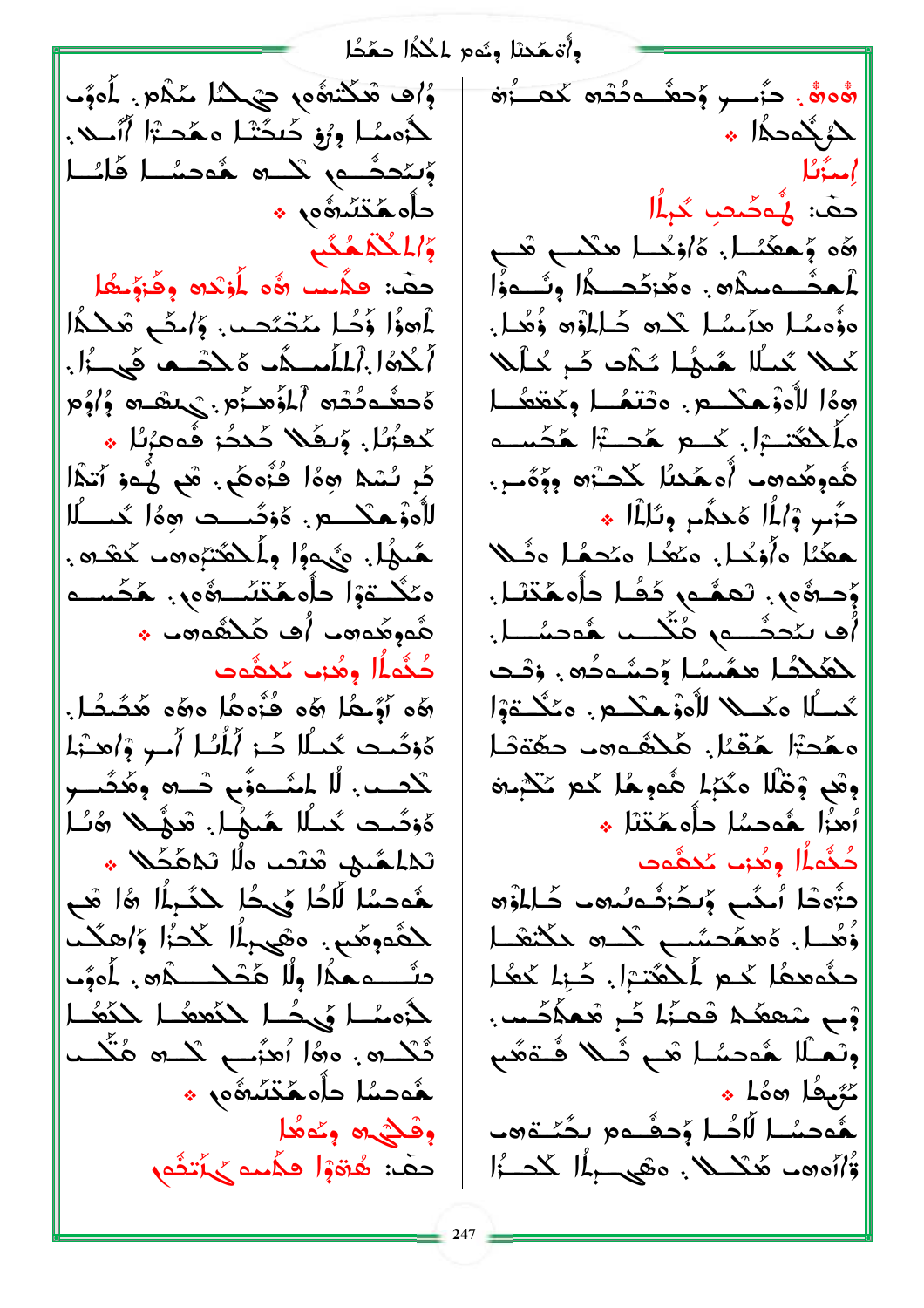وأقمّحتا ونُوم الحُدّا حمّحًا وْأَهَدَ: وَهَبَ فُ9ْ0 حَكْتَهْا لْمَصَلَّمَ 6ه وَدَّوْدَا لِمَكْسُ كُلُّهَ . كَلا مَنْزَل ـ أهدَدُه مثلاً ب وِكَعِسْلًا مُسْتَمَدٍ. دَسْمٍ مُسْأَلَمٌ 20\$ كُنْمَلًا ومُنه كُمْد الْمُؤْهَلُكُمْ. ۞ه وَهَٰرُقْهَا هِمَّبِهُبَ بْلِهِ. كَتْتَوْا حَفْتَضَ أَحَدًّا حَقَّلًا لْمُعِدُّلُ مَوْمِعُكُمْلُ. أَمَيْ لِلْكُنُّوصَابِ مَكْعَدَةُ مِنْ مَاتِينَ مِنْ أَيْنَ مَنْ الْمَحْدَ وَهُكُلاتْ وأدهَكلا هَكَسه. هُ هُ هُ حَزَىبٍ وَٱلْمَلَا كَرِ مُمْنُومٍ وَوَوْهِ صَلَّىٰ وَٱلْمُحَكِّرِ. أحَمقه ومُناء كَمِلا هُرْدُهِـداْ وُحِثُّوهُــا. ضُعِعَيْــا ەُوَتَىت كَتْمَلا گَمَىلْلا مَكْتَلَلا حَكَمَ ه مُكْتَ هُزْمًا. هُم مُعْمَلُه وهُكُدمْهِ.  $\bullet$   $\sim$   $\sim$ هُوصلُه للسرةُ وَالمُلْ هُدًّ لَلا ة/لمَلِّسـدُّب هُوَتَـت جُبِيُّلَ هَيْجُمْـل فُءفهُبُ. هُءحسُل كِنَّه لُهمُفُل. حَفَّةَكُبِ أَتَيْدًا جِلَّهِ هَجْئُلِ أَهْدَهِ ۚ ثَلِيهِ ۇۆتىت كىلا ئىسلا. ەڭلى*ش*ەھت هُوصِمًا. ۞و۞ هُوصِمًا لَحْدٍ هَٰكَكُمْ دأەھّتتىل ھَدْتَرا ەڭگەۋل كە وهُتَكُمْلُ \* حُذُه أَل وهُن، أُهْنَيم هُوجِسُ الْمَلَاثُ وَ وَ الْمُؤْمَّدِينَ وَ الْمَؤْمَّدِينَ أُمَّ إِلَّا دُو أُمِنٍ كَتَّتَوْمًا. وَيُحدَّد هُلًا لأوسقُومًا \* حِكْمَوْا وَّحَا. كَحْدًا لِمُكْمَّا وَمِعَاْهُومِ. هِنُومُا مُحَمَّدًا: أَنْهُو وَلَمِيْرًا فَنَوْا مَّةٍ مَّةٍ هَدَهُ مِّ مَّهِ مَّهْ مَعْدَمُو \* اه هُــُرْم وُحرب: ححُكــه أَهْلَكُـســ. هُەدسُا كُـر شَـر كُـلا ڤُـتَمَّىر. وَسِكْـ هِ وَجَعَـٰـا وَجَرُّهِ=َـا. هُــزًا هُعِب; هُوْا وْاسْهُه وِلْمَـٰأَوْمَ كُب وهُقحشها هِ هُقكُنْ الْمَسْلِي فَيَكْتَبَ ا وَأَمْثَلَ كُمْ هَجِيبَ هُمْ قَوْدًا. جَبْهَا وُا اللَّهُ أَلَمُوْرَبِ90 مِنْ حَشَيْلًا وَعَالِمًا هُجِيَّة وقت جَلَّة هُجَيَّا ﴾ مصيب وه موسيا وللنب وَالْمُتَمُنَّى حقَّ: هُنْزَرَه ووُهِهُا (قَزِهَيْهَا وِبِكْ لِلْأَحْذِوْبِثُنَا) هَرَبِكُمْ الْمَرْجَدَةُ هُٰذُا وِؤُهِهُا وَلِمَٰكُم وَّثُمُلُه ﴾ وَهُمَلُونَ وَقَتَ حكَّد أَمَّا حَدُّوجًا كَنَّبِ ٱلْأَمَّا وَجْبِهِ هَٰهُمَا وَمُم مَكَّلًا ثُلُّهُمْ كَتُنَبِّب. ىُمسُلَا حَقَّـتَەتْمەن بِأُەزْحَمْـْـــْ مِرەتىب بأهؤب عَكْدَوْا مِمُحِبْزَا أَحِكْضَبٍ. حَقَيْقَف أَمْلًا هِيَّتْنَا وِثْنِي وْمَثَلَا \* www.suryoyenal مَّــوَدُّا وِمُحــو 300 . هُتَــُّلاً حَتَّــ رُومُـــو، وأحـــو عَكْـــوْمُ حَدْوَالْمِسْمَى online.de algeorg@hotmail.de وأة هُجِبًا. وهَجْعُج مْحَجَرُه وَيَحْبَل